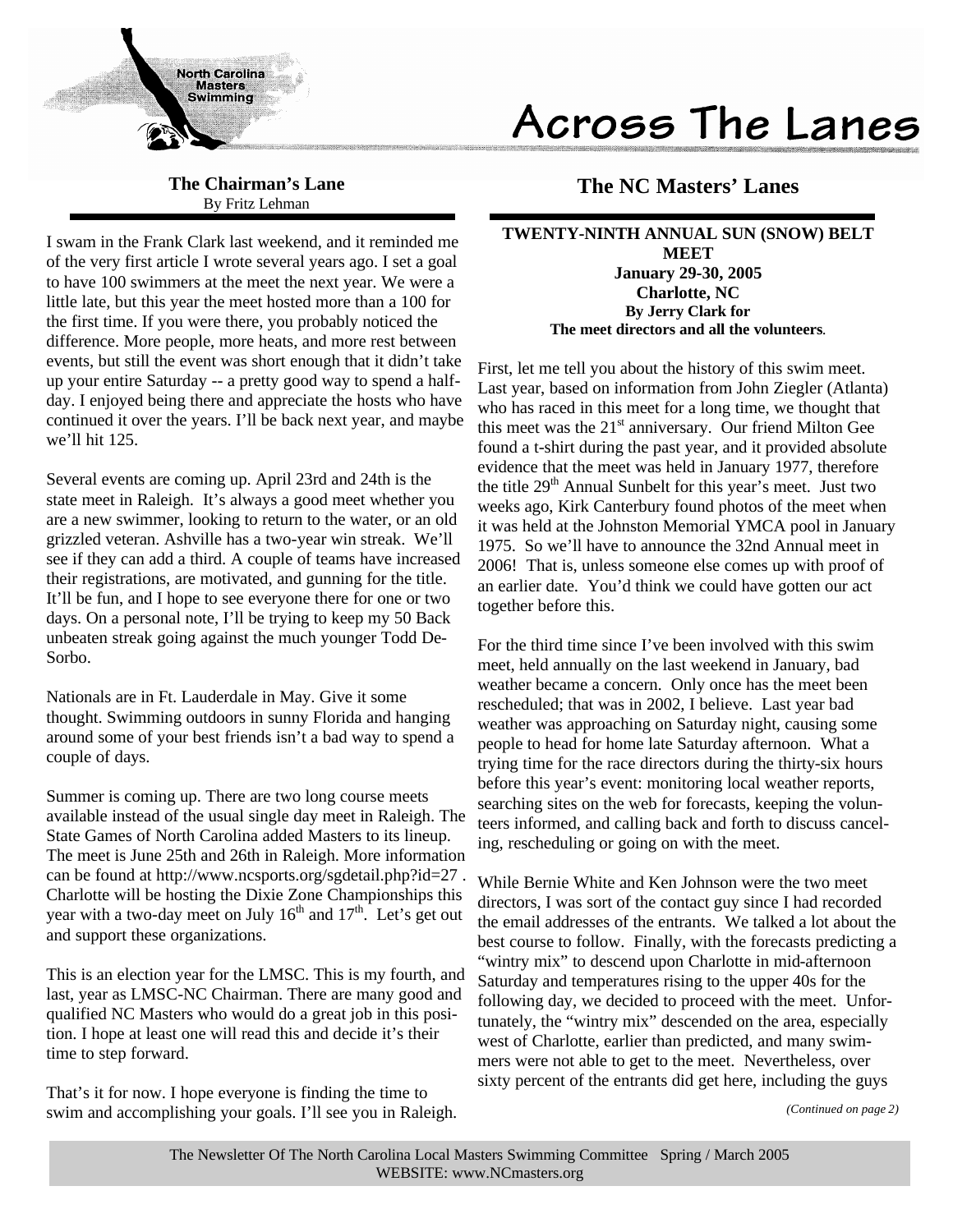### *(Continued from page 1)*

from West Virginia who have been participating for many years. Thanks to the staff at the pool who made the tough decision to keep the pool open Saturday. When it was announced that afternoon that the pool would be open again on Sunday morning, a cheer echoed throughout the building. Obviously thanks also are due our meet officials, for they made sure the meet progressed smoothly and without delay.

Todd Dimsdale from Durham opened the competition both days by playing the national anthem on his French horn. Todd is a heckuva breaststroker who made it evident that he has more than just one talent.

There were 223 entries this year, a new high for us. Two of those who competed against North Carolina's comparable elite seniors were accomplished swimmers from Florida; Florence Carr (who came last year as well) and Burwell (Bumpy) Jones. I'd like to share with you highlights of their achievements in the water for they are respected ambassadors of our sport.

Florence Carr , 76, grew up in New York City. At age ten, she joined the Women's Swimming Association of NY. This is where she learned all her strokes, and her competitive swimming journey began.

After high school, at age 19, Carr toured the country and performed in Aquacade Shows. She swam with such notables as Esther Williams and Buster Crabbe after he was the 1936 Olympic champion and before he became a celebrity as Tarzan. She worked as a professional actress and performed in synchronized swimming routines. She appeared in the James Bond film, "Goldfinger", as well as with many other actors.

Florence first joined Masters at age 47 and has compiled an illustrious list of achievements, including three World records, over fifteen National records, USMS Top Ten every year, twelve years of being an All American (first place) and an All Star in 1990 (most first places in the top ten).

At the age of five, a young Bumpy Jones started swim racing, embarking on an illustrious career that would span over 70 years, setting world records as a collegiate swimmer and again years later as a Masters swimmer. In fact, Bumpy was inducted into the International Swimming Hall of Fame just two weeks before joining us in Charlotte.

Bumpy has participated in many swimming firsts. He competed in the first Pan American Games in 1951 winning gold and bronze medals, was the first world record holder in the 400 individual medley when a fourth butterfly stroke was added, and competed during the first year of Masters swimming in the United States in 1971.

When Masters swimming began in 1971, it was thought to be a get-together party for former swimmers. But that soon changed from not only being a fun gathering, but also a highly competitive challenge too. During his Masters career, which began at age 38, Bumpy has won 110 National Masters Championships, 5 FINA Masters World Championships, 7 Canadian and 22 YMCA championships. He has set 39 FINA Masters World Records and 145 Masters National Records. During his Masters career he has 38 number one, 18 number two, and 10 number three Masters' world rankings. His Masters' times nearly equaled his best collegiate times. His competition has always been tough, and the camaraderie has been at its best.

Thanks to all who wrote notes of appreciation regarding our keeping the meet on schedule. We sure hope we don't have to go through that again anytime soon.

Please reserve the date for the Dixie Zone Long Course Championship meet to be held at the Mecklenburg County Aquatic Center in Charlotte Saturday and Sunday, July 16 & 17, 2005. Meet information and entry forms are being finalized and should be up on the NC Masters website (www. ncmasters.org) and the Dixie Zone website (www. dixiezone.org) soon.

# \*\*\*\*\*\*\*\*\*\*\*\*\*

**Frank Clark Masters Open Greensboro, NC By Mark Medendorp**

On March 5, 2005, the Triad Masters Swim team hosted the annual Frank Clark Masters Open. The meet was quite a success with over 100 swimmers participating. This was the largest Frank Clark meet in recent memory. As those who swam know, the meet started with the 1000 Yard Freestyle at about 9:00 AM with a second warm-up thereafter. This gave most of the swimmers a little extra sleep on a Saturday morning as the second event did not begin until just after 10:00 AM. However, even with this new format, the meet ran smoothly with just the right amount of time between swims for everyone to do well. The final heat of the 500 Free was over by about 2:00 PM, allowing everyone to be home in time for a nap well before dinnertime.

The meet began with two state records in the Women's 1000 Free. Juanita Willard set the 80-84 record while Heidi Williams eclipsed the 35-39 record. Later, Henry Stewart came in under the Men's 40-44 state standard in the 50 Free with a 22.47. However, for the swimmers/spectators, the *(Continued on page 3)*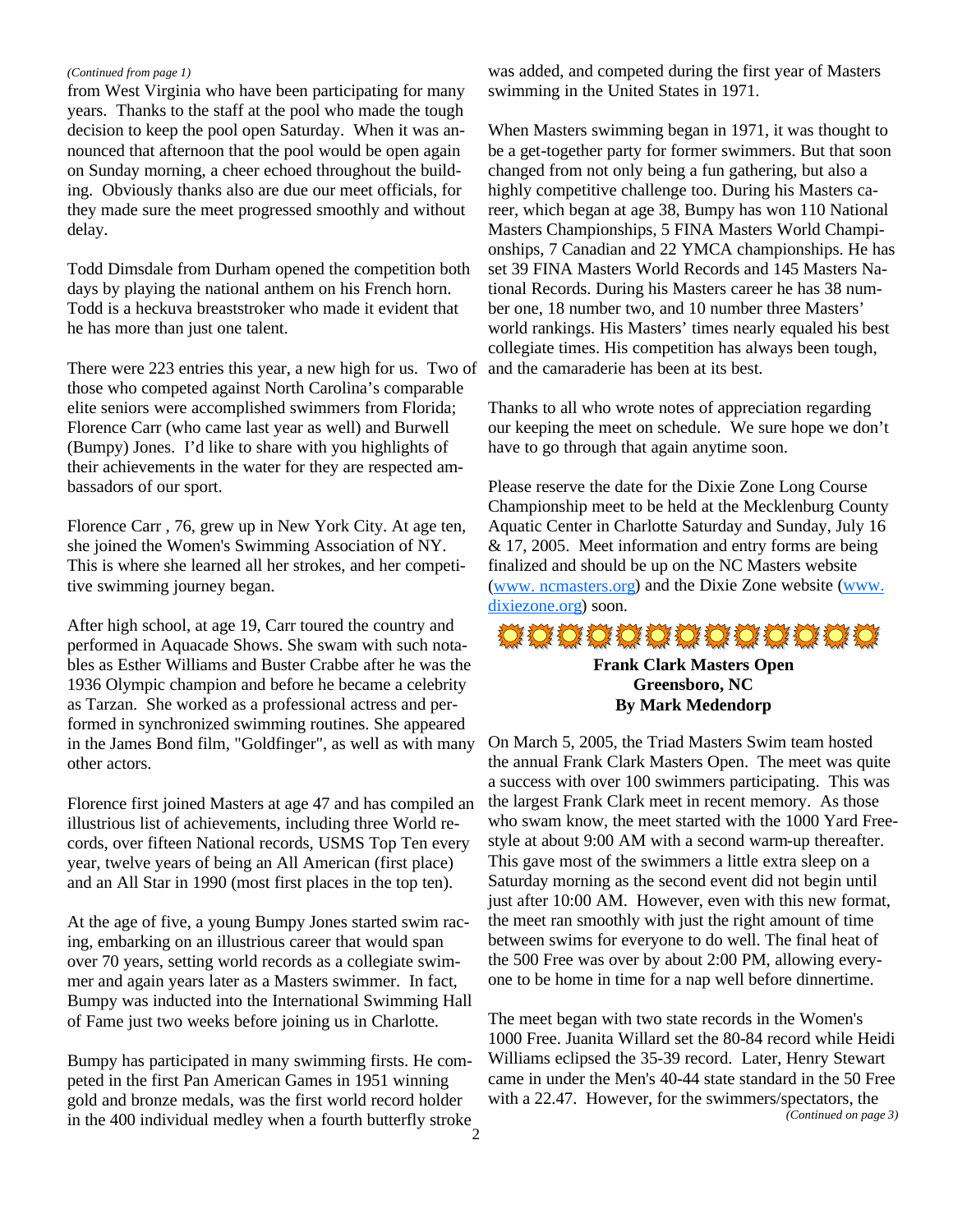#### *(Continued from page 2)*

most exciting race of the day was the men's 100 yard Butterfly where Henry Stewart and Morten Andersen tied for first, both touching at a scorching 56.09.

Once again, the Frank Clark Meet lived up to its billing as a fun, one day event where good swims met with good people. A thank you to everyone who attended, the meet workers, and especially to meet director and TMS coach Maryellen Kammer. We hope to see you all again next March and invite the many other NCMS members who missed out on a good time in Greensboro this year.

## \*\*\*\*\*\*\*\*\*\*\*\*\*

## **Open Water Swimming in Bermuda By Jim Hinton**

I would love the opportunity to encourage swimmers to take part in the open water swim in Bermuda that is held annually in October. I was fortunate enough to live on the island of Bermuda from 1987-2004 where I was in the hotel business. Our family moved to Asheville, NC a little over a year ago because a hurricane temporarily closed the hotel.

I became very interested in open water swimming shortly after my arrival to the island. Triathlons followed a few years thereafter. The climate in Bermuda is perfect for year round training, and the crystal blue waters make a long ocean swim truly spectacular. I did a little diving while I was there but much preferred swimming on top of the water and enjoying the pink sand, coral reefs and colorful tropical fish. However, there was always an occasion to be on alert when a sea ray or barracuda swam right below you; but it soon became something to look forward to rather than to be frightened of.

I will always treasure the mornings we would start our swims in Harrington Sound before sunrise. Because the sound is fed by an inlet from the ocean, it is usually calm and more protected than the open water. It was a little intimidating swimming by the moonlight and not clearly seeing what all the shapes were below you, but the fact you had three or four of your buddies swimming next to you raised the comfort level. As the sun rose the schools of smaller fish would start swimming and jumping along side of you shimmering in the sunlight.

During the 16 years of being in the open water an average of three times a week, there were only two things that were very annoying. First is the Remora or commonly known as the "Shark Sucker" These host fish have a sucking disc on the top of their head. They attach themselves to sharks, sea turtles and, once in awhile, some poor swimmer just out trying to get a little exercise. They will not hurt you but having

anything try to attach itself to you in the open water can be a frightful experience.

My first encounter with a Remora was when I was swimming alone in the early morning. I did not know anything about my new little friend; so when it started to bump on to my chest I can not even explain what was going through my mind. After many thumps I eventually had to get on my side and tred water about a half mile to the beach from where I started. I used the other hand to keep him from getting on me. He swam a couple of feet below me the entire trip just staring and waiting for a clear shot. When I finally made it to shore I felt as though I had just run a marathon!!

A good lesson to be learned is "do not swim by yourself, especially when there are cliffs along the shore that prevent you from a quick escape" The other few times I encountered a Remora occurred when I was swimming with company. This was after I had learned about the fish and its habits. It actually became humorous because if one started to thump you, the quickest way to get rid of him was to move over close to one of the other swimmers. You get the picture.

The second annoying creature is the Man-O-War. Actually they are more than just annoying because they can hurt you bad! Man-O-Wars have a gas filled body that is a translucent blue, and they float on the surface. Underneath their body is a cluster of polyps or tentacles that can reach to 150 feet in length. If you swim regularly in open water during the warmer months, you watch the weather forecast like a hawk. If anyone asked me in Bermuda what the weather was going to be like the next day, I could not only tell them the air and sea surface temperature but also the wind direction and speed! During the warmer months it is important to know the wind direction as this would dictate on which side of the island you would swim to stay away from the Man-O-Wars.

Although I prided myself on being one of the most careful swimmers in regards to these creatures, my day finally came. I checked my usual swimming cove, and there was one Man-O-War washed up on the beach. That was enough for me because if you see one, there are usually others. I drove to another smaller cove at a hotel where the water was very easy to survey. All clear, until my third lap. The sensation is much like touching a 110 voltage outlet if you have ever been dumb enough to do that. Obviously I have, which is why I am not an electrician.

The worst part is that the sting is continuous and can last for hours. I jumped up (because I was only in 4 feet of water) and ran down the beach towards the hotel dive shop where luckily they were just opening. It was then I noticed the bub- *(Continued on page 4)*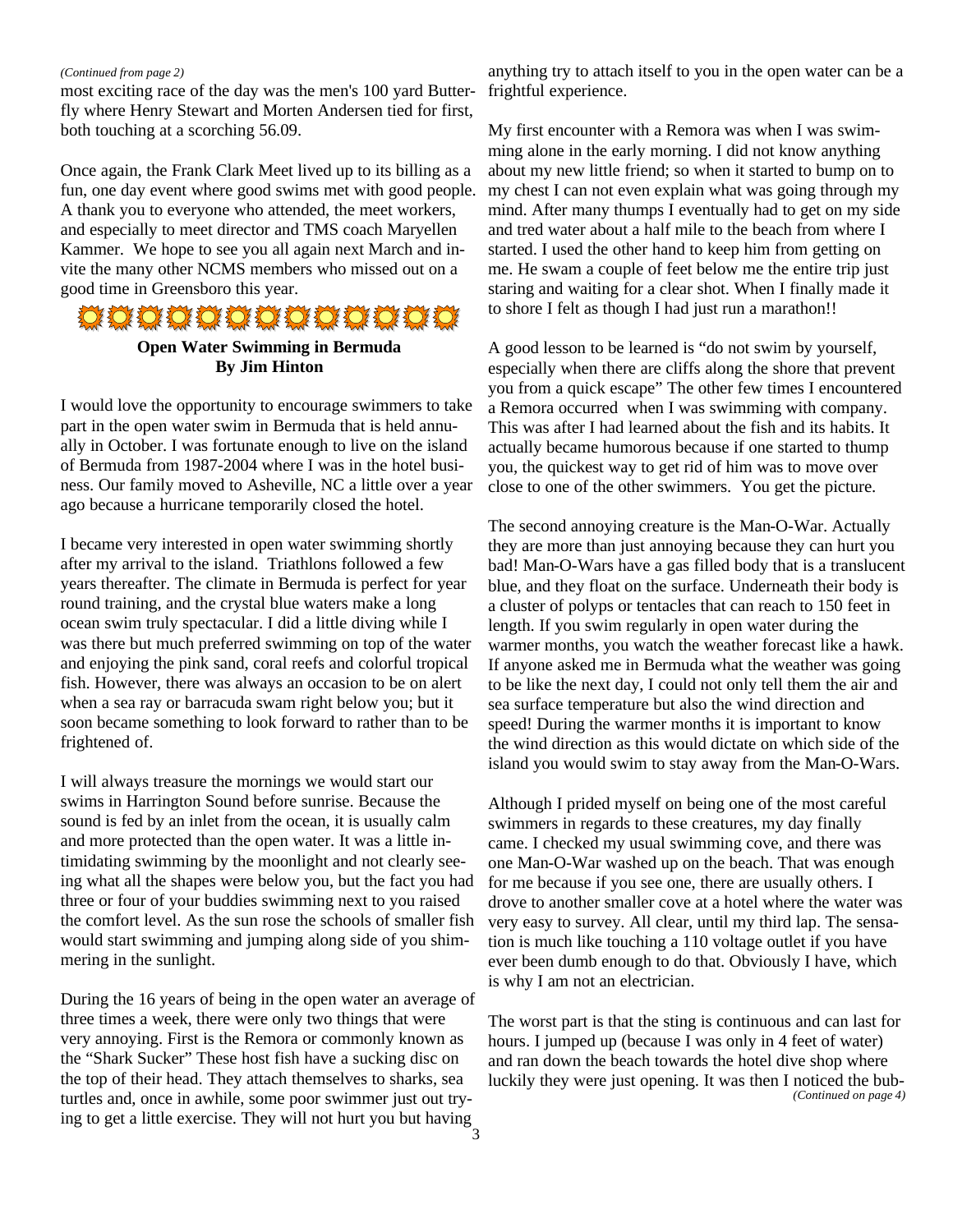#### *(Continued from page 3)*

ble drop off and I had tentacles hanging from both my arm pits and across my chin. I yelled "Get the vinegar and water solution out of my swim bag!" That was the only part that felt good because I had carried this solution around for 6 years and finally had a chance to use it. The other alternative was to have someone urinate on me. Way too early in the morning for that! Either the urine or the vinegar supposedly takes away some of the sting but I didn't notice. After they peeled the tentacles off my body being very careful not to touch them, I sat in the dive shop in a cool place just shaking. I thought I would be OK but then my chest felt a little tight. I was not going to let a Man-O-War take me out so I went to the hospital. They actually shaved me to get every last tentacle removed and then used warm towels. That did relieve the pain, and all I was left with were red scars that looked like whip marks. They lasted about three months. I bet you won't mess around with a Man-O-War after reading this!

Now that I have totally put you off from swimming in the open water, I want to encourage you to come to Bermuda in October and swim the "Round the Sound" open water swim. Man-O-Wars are non-existent in October as the water temperature is cooler, and the Remora fish would never approach you with so many swimmers in the water. Also keep

in mind I was only stung once in 16 years!

In 1989 a small group of swimmers who included yours truly swam on a regular basis in different sections of Harrington Sound. We would usually just pick the calmest area and swim 1-3 miles. One of my good friends thought it would be a great idea to swim around the entire sound one morning, a distance of approximately 10k. Since we were crazy back then we did the swim and even survived. That was the beginning of organizing the Bermuda Open Water Swimmers and a yearly "Round the Sound" swim that will be entering its 15th consecutive year. Here are a few facts about the swim.

- Five courses, distances 800M, 2K, 4K, 7.25K, 10K
- There are five age categories and the typical swimmers ages range from 6 to 70+
- Entry fees are \$25 for a single entry or \$65 for three or more family members (same immediate family).
- Date for the 2005 event is expected to be either the  $2<sup>nd</sup>$ ,  $9<sup>th</sup>$  or  $16<sup>th</sup>$  of October 2005 – to be determined no later than April  $1<sup>st</sup>$ .
- Website is www.roundthesound.bm

We will look to secure accommodations for international swimmers and will post the information sometime in April.

## **PERFORMANCE APTITUDES AND ATTITUDES**

### **From Fitness Swimming to Competition By Suzanne Rague**

Are you a Masters swimmer who does not swim Masters competitions? Do you love to swim but conventional swim meets don't excite you? Then, you are known as a "fitness swimmer," and you make up an estimated 50-60% of all Masters members.

A great thing about being an adult swimmer is that you are able to define your own goals, and those are more likely to be fitness, stress reduction, and camaraderie than being a competitive shark. But being a fitness swimmer doesn't mean that you wouldn't benefit from having goals to work toward, participating in an occasional event with friends, and going out afterwards for pizza or burgers.

There is a way for fitness swimmers to get more out of swimming and the Masters program without betraying their fitness identity. For the answer, we need to look at running, where fitness runners routinely enter 5-mile, 10-K, and mini- and full-marathon events. These are events that are looked forward to, entered with friends, and part of many recreational runners' fitness programs.

Recreational runners generally do not participate in the 100 meter dash or 110 meter hurdles at track meets. Those events are too dissimilar to their everyday running. But in swimming, novice competitors are steered to the 50 free or other short events. An all-out sprint where the racing dive and full-speed turn consume 25% of the race? No wonder experienced lap swimmers feel like a fish out of water at their first meet!

It is time for some original thinking. What do you like to swim? What do your workouts prepare you for? How are you comfortable moving in the water? For most of us, this would be a longer freestyle event -- maybe a 500, 1000, or 1650 yard freestyle -- or even a one mile open-water swim. These are actually among the most popular events in Masters, and they are so popular because they are actually so much fun to swim. There are some practical guidelines for picking and swimming an event to ensure a good experience:

Choose a distance with which you will be comfortable. What distance can you see yourself swimming continuously, *(Continued on page 5)*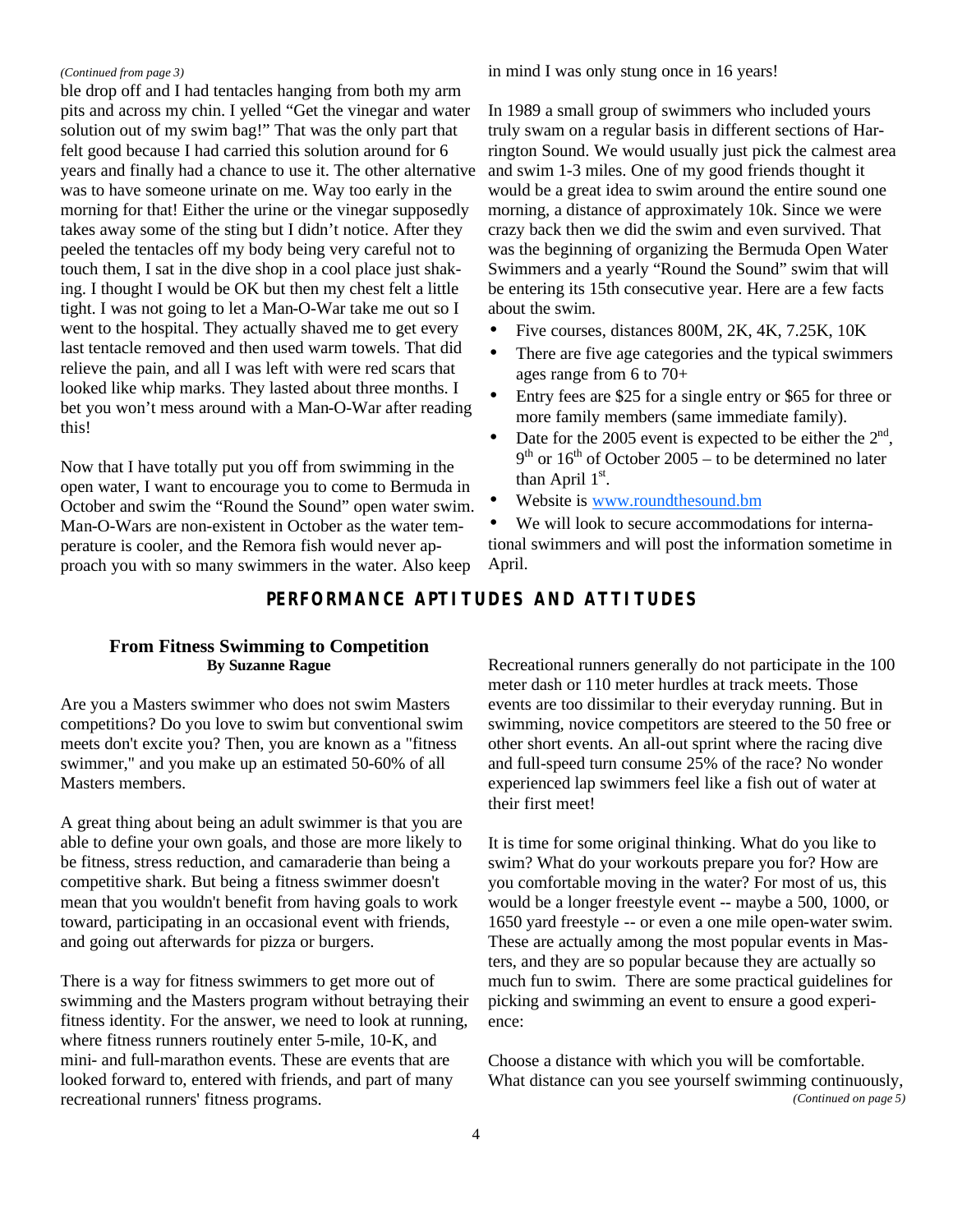#### *(Continued from page 4)*

pushing the pace a bit but still being confident -- 500 yards or a mile?

It is common to start in the water in longer freestyle events. This eliminates the dive from the starting block, and you can wear goggles without worrying that they will come off during the dive. (Be sure to check with the starter before you get in the water.)

You can practice "pace swimming" for a longer event. Developing a sense of pace will give you a lot of confidence, for your body will know the feel of the speed it should go in the event. For example, if you enter the 500 freestyle, practice doing five swims of 100 yards each, keeping a constant pace with 15-30 seconds of rest between each swim. If you can comfort-ably hold a 1:45 pace for 100 yards, aim to do 5 x 100 yard swims, completing each one in 1:45, starting each one every 2 minutes or 2 minute and 15 seconds.

Avoid the major distance disaster -- going out too fast at the start and having the "piano land on your back" later in the event. Doing pace work in training helps avoid this. Another good idea is to use the first 100 yards of the event as a warm-up. Stretch out, settle in, and then pick up the pace later if you wish.

The bottom line is, not everyone at a swim meet is there for the same reason. As a fitness swimmer, there are Masters events that fit with how you swim, and can make your total swimming experience more enjoyable. There may be Masters open-water events in your area, and these are tailor made for fitness swimmers. If not, look for a 500, 1000, or 1650 yard pool event. Either way, talk other swimming friends into going along, and take the plunge!

**This article was written by Suzanne Rague in the January 2005 Oregon** *Aqua Master* **and is reprinted with her permission. Suzanne is a long time Oregon Masters Swimmer. She served for a number of years on the USMS Board of Director. IO O O O O O O O O O O O** 

# **Counting down to the 2006 FINA Masters World Championships !**

**By Michael Moore**

Yes, it is true I have had a bit of 'writers block' -- but nothing like having a World Championships in one's own backyard to get one interested in writing about swimming again. So, I will be writing amore less monthly article on ways to prepare -- both mentally as well as physically for swimming at the World Championships at Stanford in2006.

First of all, one has to decide if they even want to or can swim in said event. If you have already swam in one previously -- you know they are quite the experience: expect some 6,000 plus Masters swimmers across all age groups, and from many different Nations and all 'speeds' to congregate over the period of some 6 to 8 days at the same pool. So, if one has decided to swim; you first have to ask yourself: Am I doing it for the unique experience that a Masters World Championships can give me just by being there, or do I want to commit myself to performing at my best level in the hopes of placing high in the competition within my age group? Either decision is a viable one when all is said and done.

If you are going for 'the unique experience' -- you will get it – as an example, at one World Championships that I was at -- I was "amused" at seeing swimmers from other countries step outside between races for a "quick smoke" !! Not quite what I was used to.

Just being there and partaking of the pageantry and rubbing shoulders with swimmers from a multitude of backgrounds is something one should not miss; especially as it is in our own backyard! If you can make the time standards -- and yes, there are 'time standards' for each and every event - plan on attending, it will be worth it.

If you are going with the mind-set of trying to place as high as possible in your age group; you should do a little 'background research' first. Some things to consider, and there are more than I will list for sure, are:

1) What events would I probably place highest in? And these may not necessarily be your best or favorite events - so you will need to look at past World Championships results;

2) Who will be my competition (and their 'times') -- and who is 'aging up' into my age group in 2006;

3) When the Event Schedule is published you will need to look at that as it will make more sense to probably swim only one event per day, or at least be able to 'clump' two events close together on a respective day -- so, get 'creative' as far as event selection !!Remember -- the 'days' will be long with some 6,000 plus swimmers entered.

So, set your sights on Stanford in 2006 and let the process begin !!

**Michael Moore of the Pacific Masters is leading the USMS effort to host the 2006 FINA Masters World Championships**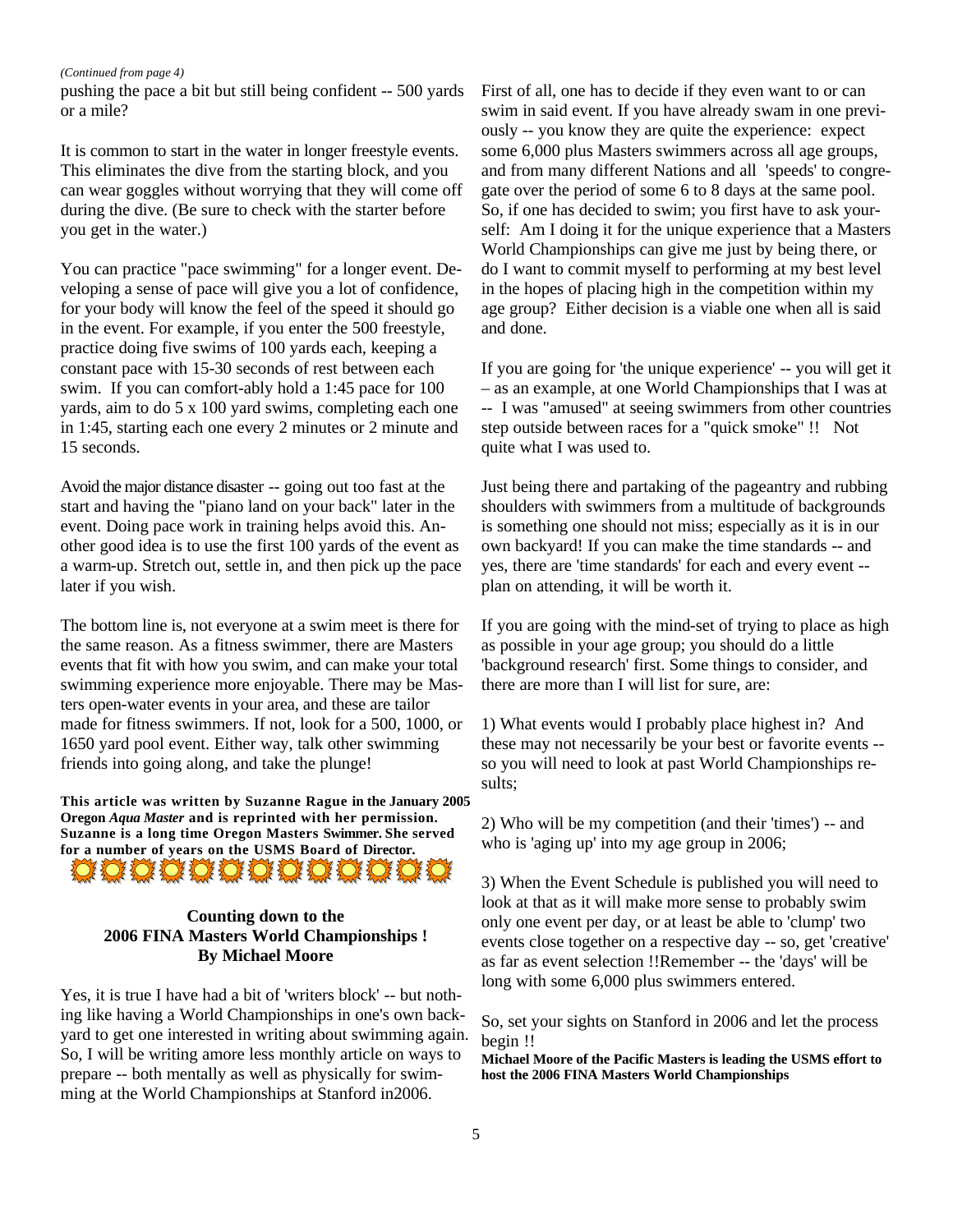## **USMS 2004 TOP TEN FOR SHORT COURSE METERS**

Congratulations to the 13 women and 18 men from the North Carolina LMSC, who achieved a Top Ten ranking for the 2004 SCM season. This is a reflection of our commitment to our sport and of the NC Masters' strength at a national level. Special recognition for All-Americans Sally Newell, Jerry Clark, Fritz Lehman, and Henry Stewart who placed first in the nation for their age group in one or more events.

For more information on USMS Top Ten, visit the USMS web site at www.usms.org/comp/tt. Each person on this list is eligible to purchase a Top Ten patch with stroke segment. One stroke or relay segment comes with each patch, and a patch with a relay segment costs \$5.00. Additional stroke or relay segments cost \$1.25 each. Make checks payable to Lake Erie LMSC, and send your information and the check to: Tom Gorman, P.O. Box 43824, Richmond Heights, OH 44143.

If your name or an event is missing from this list, please contact Henry Stewart at (919) 417-0512, or email to hstewart@hcwbenefits.com.

| <b>Age Group</b>   | <b>Name</b>             | Place / Event / Time                                                                                                                                                           |
|--------------------|-------------------------|--------------------------------------------------------------------------------------------------------------------------------------------------------------------------------|
| M18-24             | Matt Greenan            | 3rd / 50 Back / 29.57                                                                                                                                                          |
| M25-29             | <b>Michael Ferris</b>   | 9th / 400 IM / 5:32.28                                                                                                                                                         |
| M30-34             | Juan C Ortiz            | 9th / 50 Fly / 27.55                                                                                                                                                           |
| M40-44             | Henry Stewart           | 1st / 100 Fly / 59.77; 2nd /200 Free /2:02.272nd /50 Fly / 27.17;; 6th / 100 Free / 54.97;                                                                                     |
|                    |                         | 8th / 50 Free / 25.18                                                                                                                                                          |
|                    | Jon Blank               | 3rd / 200 Breast /2:40.39; 5th / 100 Breast / 1:12.04; 7th / 50 Breast / 33.02                                                                                                 |
| M45-49             | Fritz Lehman            | 1st / 50 Back / 28.83; 2nd / 100 IM / 1:03.58; 3rd / 50 Free / 25.57; 9th / 50 Fly / 28.40                                                                                     |
|                    | Jonathan Klein          | 4th / 50 Back / 31.18; 6th / 100 Back / 1:08.25; 7th / 200 Back / 2:31.67; 7th / 100 Fly / 1:04.78                                                                             |
|                    | <b>Todd Dimsdale</b>    | 2nd / 100 Breast / 1:11.65; 6th / 50 Breast / 33.17; 8th / 200 Breast / 2:43.55                                                                                                |
| M50-54             | <b>Bob Schmitz</b>      | 7th / 100 Breast / 1:18.32                                                                                                                                                     |
|                    | Don Gilchrist           | 6th / 100 Breast / 1:18.02; 9th / 100 IM / 1:09.39                                                                                                                             |
| M60-64             | <b>Richard Kitchell</b> | 2nd / 200 Fly / 2:47.61                                                                                                                                                        |
| M65-69             | Jerry Clark             | 1st / 400 Free / 5:30.98; 2nd / 100 Free / 1:06.79; 2nd / 200 Free / 2:35.54; 3rd / 50 Free / 30.06;<br>8th / 50 Breast / 42.68                                                |
| M70-74             | Clarke Mitchell         | 8th / 100 Back / 1:31.47                                                                                                                                                       |
|                    | John J Huson            | 7th / 200 Fly / 4:53.28; 9th / 100 Fly / 1:58.22                                                                                                                               |
|                    | John Kortheuer          | 3rd / 100 IM / 1:24.89; 5th / 50 Free / 32.83                                                                                                                                  |
| M75-79             | Dick Webber             | 3rd / 50 Free / 34.34; 3rd / 50 Fly / 41.66; 5th / 100 IM / 1:40.47                                                                                                            |
| M80-84             | <b>Robert Perry</b>     | 9th / 100 Free / 2:05.23; 9th / 400 Free / 10:05.43                                                                                                                            |
| M85-89             | Fred Holdrege           | 2nd / 100 Back / 2:22.22; 2nd / 200 Back / 5:10.44; 4th /50 Back / 1:01.39; 5th / 200 Free / 5:10.44                                                                           |
| W <sub>25-29</sub> | Cynthia Nagle           | 6th / 100 Breast / 1:24.97; 8th /200 Breast / 3:05.47; 10th / 50 Breast / 39.90                                                                                                |
| W30-34             | Erika Braun             | 2nd / 100 Free / 1:01.40; 2nd /100 IM / 1:11.56; 3rd / 50 Free / 27.94; 4th / 50 Fly / 30.87                                                                                   |
|                    | Jennifer Riley          | 8th / 100 Breast / 1:27.26                                                                                                                                                     |
|                    | Staci Inscore           | 4th / 100 Fly / 1:12.16;                                                                                                                                                       |
| W35-39             | Heidi Williams          | 7th / 200 Free / 2:20.96; 7th / 200 Back / 2:44.96; 8th / 400 Free / 4:53.14; 8th / 400 IM / 5:58.82                                                                           |
|                    | Pamela Lindross         | 6th / 200 Breast / 3:11.82; 10th / 400 IM / 6:03.25                                                                                                                            |
| W45-49             | Robin Batchelor         | 6th / 400 Free / 5:28.28; 6th / 200 Fly / 2:57.52; 6th / 400 IM / 6:06.47; 7th / 1500 Free / 20:31.10;                                                                         |
|                    |                         | 8th / 200 Back / 2:53.85; 8th / 100 Fly / 1:24.47                                                                                                                              |
| W50-54             | Debbie Wilson           | 4th / 1500 Free / 21:14.78                                                                                                                                                     |
| W50-54             | Pat Sargeant            | 4th / 200 IM / 2:58.35; 7th / 50 Free / 31.33; 7th / 400 Free / 5:34.55; 7th / 50 Fly / 35.76;                                                                                 |
|                    |                         | 7th / 100 IM / 1:22.65                                                                                                                                                         |
| W55-59             | Jeannie Mitchell        | 2nd / 50 Back / 40.20; 5th / 100 Back / 1:29.72; 7th / 200 Back / 3:22.46; 7th / 200 Fly / 3:54.70;<br>7th / 200 IM / 3:26.42; 8th / 400 IM / 7:25.34; 10th / 100 IM / 1:33.93 |
| W65-69             | Alice Jones             | 9th / 50 Breast / 54.67; 10th / 100 Breast / 2:02.79                                                                                                                           |
|                    | <b>Sally Newell</b>     | 1st / 100 IM / 1:39.94; 2nd / 50 Back / 47.87; 2nd / 100 Back / 1:40.86; 2nd / 200 Back / 3:36.75;                                                                             |
|                    |                         | 2nd / 50 Breast / 46.79; 2nd / 200 Breast / 3:50.95; 3rd / 50 Free / 38.79; 3rd / 100 Breast / 1:44.72;                                                                        |
|                    |                         | 3rd / 200 IM / 3:45.59; 5th / 50 Fly / 50.98                                                                                                                                   |
| W70-74             |                         | Suzanne Robbins-Bonitz 3rd / 50 Back / 51.47: 4th / 100 Back / 1:58.27; 5th / 50 Breast / 1:02.40                                                                              |
|                    |                         |                                                                                                                                                                                |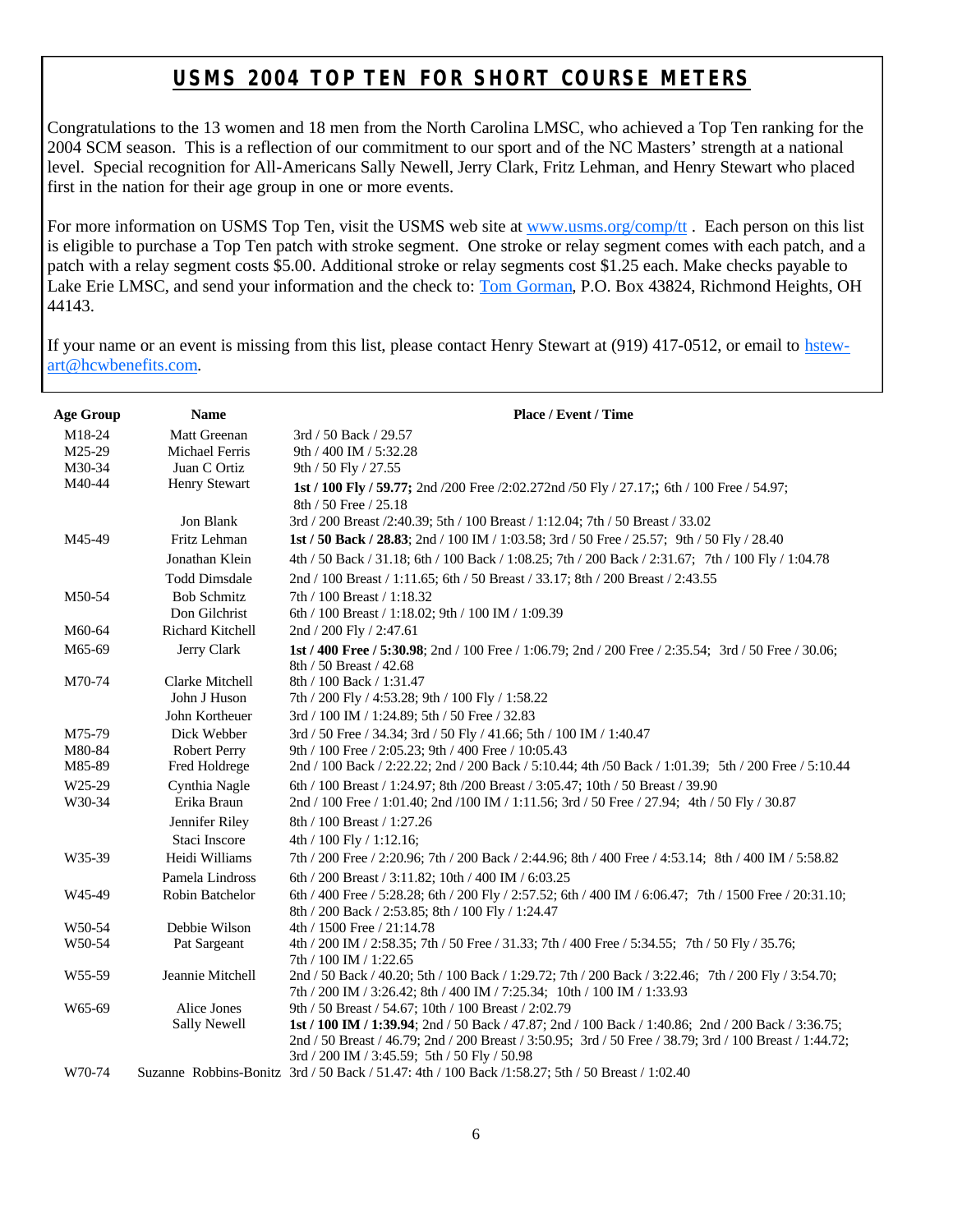## **UPCOMING LOCAL 2005 MASTERS SWIMMING EVENTS**

| <b>DATE</b>   | <b>EVENT</b>                         | <b>LOCATION</b>           | POINT OF CONTACT                       |
|---------------|--------------------------------------|---------------------------|----------------------------------------|
| $4/9/2005$ -  | South Carolina SC Championships      | Hilton Head, SC           | Steve Wright, 843-681-7273, 843-681-   |
| 4/10/2005     |                                      |                           | 3754 (fax), Eric Kemeny, 843-681-7273; |
| 4/9/2005      | Albatross Open SCM;                  | North Bethesda, MD        | David Harmon, 301-972-1417,            |
|               |                                      |                           | david.c.harmon@verizon.net;            |
|               |                                      |                           | www.ancientmariners.org/bull.htm       |
| $4/23/2005$ - | North Carolina SCY Championships     | Raleigh, NC.              | Julie Rashid, 1300-206 Durlain Drive,  |
| 4/24/2005     |                                      |                           | Raleigh, North Carolina 27614-6427.    |
| $4/30/2005$ - | Savannah Masters Invitational.       | Savannah GA               |                                        |
| 5/1/2005      |                                      |                           |                                        |
| 5/29/2005     | Jim McDonnell 1 & 2 Mi Lake Swims    | Lake Audubon, Reston, VA  | John Yennie, 703-845-SWIM, johnyen-    |
|               | OW                                   |                           | nie@adelphia.net                       |
| 6/4/2005      | Classic City LCM Masters Invita-     | Athens, GA                |                                        |
|               | tional.                              |                           |                                        |
| 6/12/2005     | The Great Chesapeake Bay 4.4 Mile    | Baltimore, MD             | Lin-Mark Computer Sports, 7 Westwood   |
|               | Swim & 1 Mile Challenge              |                           | Dr, Mantua, NJ 08051, 856-468-0010     |
| $6/18/2005$ - | Golden Isles Long Course Meet.       | Brunswick, GA.            |                                        |
| 6/19/2005     |                                      |                           |                                        |
| 6/19/2005     | The Terrapin Masters' Terrapin Cup - | College Park, MD          | Korthain@yahoo.com;                    |
|               | LCM; Michael Lee, 310-474-1178,      |                           | www.crosslink.net/~cherylw/            |
|               |                                      |                           | Terrapin_Cup_2005.doc                  |
| 7/10/2005     | Terrapin Masters 800/15000 Meter     | College Park, MD          | Dave Diehl, 12511 Littleton St, Silver |
|               | Meet LCM                             |                           | Spring, MD 20906-4253, 301-946-0649    |
|               |                                      |                           | $(h), 301-314-5372(w)$                 |
| $7/22/2005$ - | World Masters Games - LCM            | Edmonton, Alberta, Canada |                                        |
| 7/31/2005     |                                      |                           |                                        |
|               |                                      |                           |                                        |
|               |                                      | 2005 CHAMPLONSHIPS        |                                        |

 **2005 CHAMPIONSHIPS**

| <b>DATE</b>   | <b>EVENT</b>                        | <b>LOCATION</b>                 | POINT OF CONTACT                        |
|---------------|-------------------------------------|---------------------------------|-----------------------------------------|
| $4/21/2005$ - | <b>YMCA Masters Nationals.</b>      | Indianapolis IN                 |                                         |
| 4/24/2005     |                                     |                                 |                                         |
| $5/15/2005$ - | 2005 USMS 5 & 10K Postal Cham-      |                                 | Christine Swanson, 2536 Maryland Ave,   |
| 9/30/2005     | pionships                           |                                 | Tampa, FL 33629, 813-254-4514           |
| $5/19/2005$ - | 2005 USMS Short Course Nationals    | Ft. Lauderdale, FL              | Stu Marvin, 501 Seabreeze Blvd., Ft     |
| 5/22/2005     |                                     |                                 | Lauderdale, FL 33316, 954-828-4580      |
| $6/3/2005$ -  | <b>National Senior Games</b>        | Pittsburgh, PA.                 |                                         |
| 6/18/2005     |                                     |                                 |                                         |
| 7/16/2005     | 2005 USMS 2-Mile Cable Champi-      | Mirror Lake, Lake Placid,       | Ann Svenson, PO Box 425, Greenfield     |
|               | onships                             | NY.                             | Center, NY 12833, 518-893-1967          |
| 7/16/2005-    | <b>Dixie Zone LCM Championships</b> | <b>Mecklenburg County</b>       | Jerry Clark, jerryclark@bellsouth.net   |
| 7/17/2005     |                                     | <b>Aquatic Center, Chlt, NC</b> |                                         |
| $7/22/2005$ - | <b>World SCM Masters Games</b>      | Edmonton, Alberta, Canada       | www.2005worldmasters.com                |
| 7/31/2005     |                                     |                                 |                                         |
| 7/29/2005     | 2005 USMS 1-Mile Open Water Na-     | Elk Lake, Bend, OR              | Bob Bruce, 61200 Parrell Rd., Bend, OR  |
|               | tional Championships                |                                 | 97702, 541-317-4851                     |
| 8/7/2005      | 2005 USMS 5-Mi Open Water Na-       | La Jolla Bay, San Diego,        | David Lamott, 2425 Palermo Dr, San      |
|               | tional Championships                | <b>CA</b>                       | Diego, CA 92106, 619-222-3436           |
| $8/10/2005$ - | 2005 USMS Long Course National      | Mission Viejo, CA               | Mark Moore, 949-233-6521                |
| 8/14/2005     | Championships                       |                                 |                                         |
| $9/1/2005$ -  | 2005 USMS 3000/6000 Yard Postal     |                                 | Riley Stevens, 200 Indian Trail, Ander- |
| 10/31/2005    | Championships                       |                                 | son, SC 29625, 864-287-0956             |
| 9/10/2005     | 2005 USMS 2.5K Open Water Na-       | Lake Michigan, Chicago, IL      | Peggy Dempsey, 5476 N. New England,     |
|               | tional Championships                |                                 | Chicago, IL 60656, 773-775-5687         |
| 10/25/2005    | 2005 USMS 10K National Open Wa-     | Gulf of Mexico, Ft. Meyers,     | Bill Nunez, 7510 Briarcliff Rd., Ft.    |
|               | ter Championships                   | FL                              | Meyers, FL 33912, 239-427-1472          |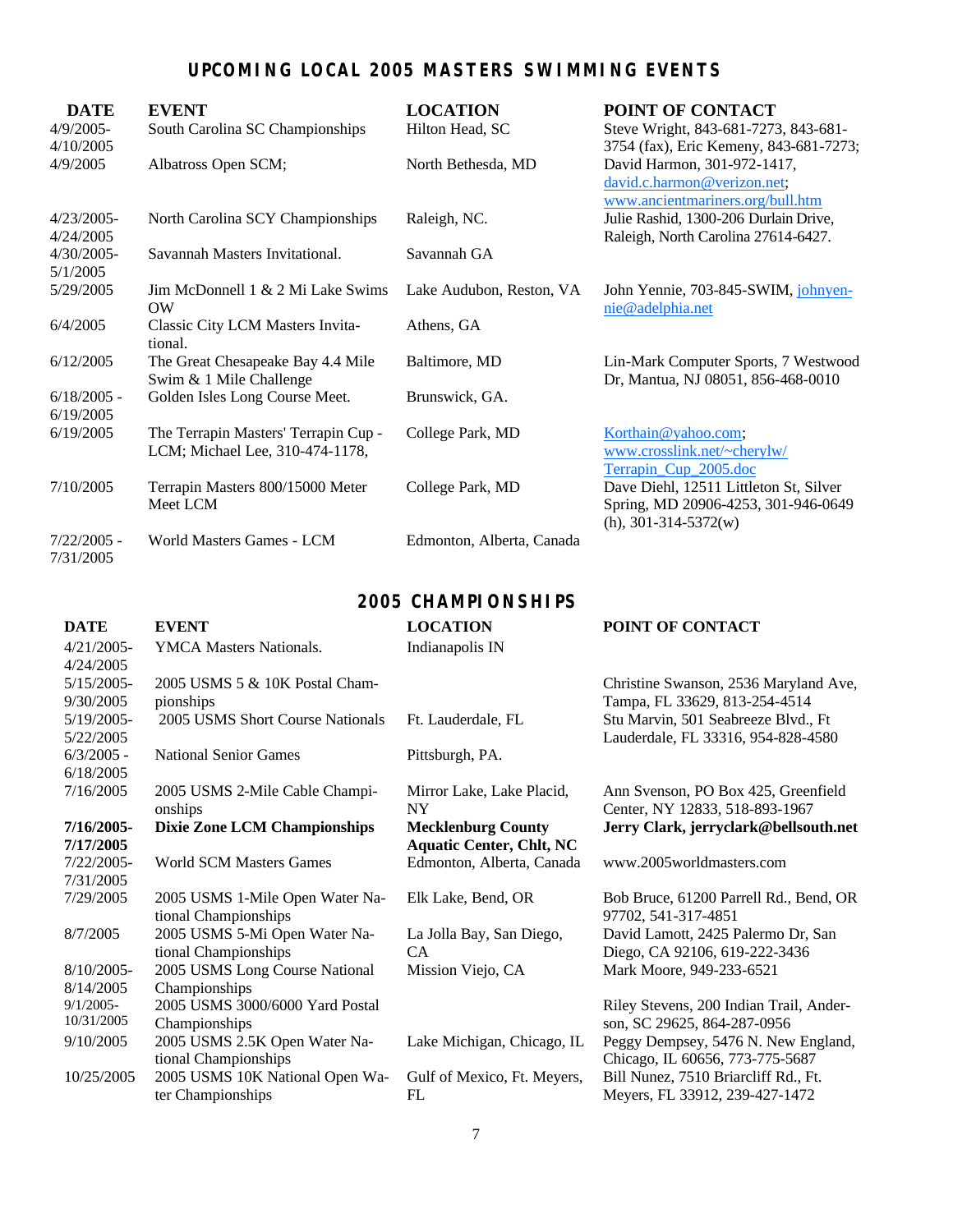# North Carolina Short Course Yards Championship

| April 23-24, 2005                                                                              |                                                                                                                                                                                                                                                                                                                                                                                                                                                                                                                                                                                                                  |              |                |                                                                           |                     |                                                                                           |  |  |  |
|------------------------------------------------------------------------------------------------|------------------------------------------------------------------------------------------------------------------------------------------------------------------------------------------------------------------------------------------------------------------------------------------------------------------------------------------------------------------------------------------------------------------------------------------------------------------------------------------------------------------------------------------------------------------------------------------------------------------|--------------|----------------|---------------------------------------------------------------------------|---------------------|-------------------------------------------------------------------------------------------|--|--|--|
| Sponsor:                                                                                       | Raleigh Area Masters                                                                                                                                                                                                                                                                                                                                                                                                                                                                                                                                                                                             |              |                |                                                                           |                     |                                                                                           |  |  |  |
| <b>Sanction by:</b><br><b>Meet</b><br><b>Organizers:</b><br><b>Meet Referee:</b>               | LMSC for NC, for USMS, Inc. Sanction No. 135-03<br>Julie Rashid - meetdirector05@yahoo.com<br>Sue Haugh, Fritz Lehman<br>Pending                                                                                                                                                                                                                                                                                                                                                                                                                                                                                 |              |                |                                                                           |                     |                                                                                           |  |  |  |
| <b>Facility:</b>                                                                               | Pullen Aquatic Center, 410 Ashe Avenue, Raleigh, NC. The pool is 50 meters by 25 yards<br>with a bulkhead dividing the competition area into an 8 lane x 25 yard competition pool<br>and 10 lane x 25 yard warm up pool. Non-turbulent lane lines and an electronic timing<br>system will be used. Competition pool is 16 feet deep. The pool will be measured for<br>compliance with new USMS rules on records. Results will be submitted for top ten im-<br>mediately following the meet.                                                                                                                      |              |                |                                                                           |                     |                                                                                           |  |  |  |
| <b>Rules:</b>                                                                                  | Swimmers must be registered with U.S. Masters Swimming (USMS). A photocopy<br>of your current 2005 registration card must accompany your entry. One Event Registra-<br>tion will be available at the meet for \$16.00. The 2005 USMS rules shall prevail. Each<br>swimmer will be limited to five events per day plus relays. Swimmers may enter either<br>the 1650 or the 1000 Free, not both. The 1650, 1000, and 500 freestyle races will be<br>deck seeded. Even though you enter these events in advance, you must declare<br>your intention to swim them at the meet. Check in for these events as soon as |              |                |                                                                           |                     |                                                                                           |  |  |  |
| Fees:                                                                                          | you arrive at the pool.<br>Entry fees are \$3.50 for each individual event and a \$10.00 surcharge is added for<br>automatic timing and pool rental. Relay fees are \$4.00 and will be paid at the meet. Indi-<br>vidual event fees must accompany entries and are non-refundable. Make checks<br>payable to Raleigh Area Masters. Send entries to:<br>Julie Rashid, 1300-206 Durlain Drive, Raleigh, North Carolina 27614-6427.                                                                                                                                                                                 |              |                |                                                                           |                     |                                                                                           |  |  |  |
| Deadline:                                                                                      |                                                                                                                                                                                                                                                                                                                                                                                                                                                                                                                                                                                                                  |              |                | Entry deadline to avoid late fees is April 16, 2005.                      |                     |                                                                                           |  |  |  |
| <b>Awards:</b>                                                                                 |                                                                                                                                                                                                                                                                                                                                                                                                                                                                                                                                                                                                                  |              |                | Awards will be given for 1st - 8th place in each age group in each event. |                     |                                                                                           |  |  |  |
| Scoring:                                                                                       |                                                                                                                                                                                                                                                                                                                                                                                                                                                                                                                                                                                                                  |              |                |                                                                           |                     | Scoring will be 9-7-6-5-4-3-2-1 for individual events and 18-14-12-10-8-6-4-2 for relays. |  |  |  |
| <b>Event Times:</b>                                                                            |                                                                                                                                                                                                                                                                                                                                                                                                                                                                                                                                                                                                                  | <b>Event</b> | <b>Warm Up</b> | <b>Final Check In</b>                                                     | <b>Events Start</b> | <b>Final Deck Entries</b>                                                                 |  |  |  |
|                                                                                                |                                                                                                                                                                                                                                                                                                                                                                                                                                                                                                                                                                                                                  | $1 - 4$      | 8 am           | 8:15 am                                                                   | 8:30 am             | 8:10 am                                                                                   |  |  |  |
|                                                                                                | Sat                                                                                                                                                                                                                                                                                                                                                                                                                                                                                                                                                                                                              | $5 - 24$     | 11:30 am       |                                                                           | 12:30 pm            | $12 \text{ pm}$                                                                           |  |  |  |
|                                                                                                | Sun                                                                                                                                                                                                                                                                                                                                                                                                                                                                                                                                                                                                              | 25-44        | 8 am           |                                                                           | 9 am                | 8:45 am                                                                                   |  |  |  |
|                                                                                                |                                                                                                                                                                                                                                                                                                                                                                                                                                                                                                                                                                                                                  | $45 - 46$    | --             | 10:30 am                                                                  | --                  | 10:30 am                                                                                  |  |  |  |
| Social:                                                                                        | There will be a social at 6pm Saturday evening at Bogarts American Grill. This is going<br>to be a very nice social! We've rented a private room. Cost is \$20 per person.<br>We'll publish the menu when finalized. No reservations taken after 1pm Saturday.                                                                                                                                                                                                                                                                                                                                                   |              |                |                                                                           |                     |                                                                                           |  |  |  |
| <b>Meeting:</b>                                                                                | There is an LMSC meeting Saturday after the last event.                                                                                                                                                                                                                                                                                                                                                                                                                                                                                                                                                          |              |                |                                                                           |                     |                                                                                           |  |  |  |
| <b>Directions:</b><br>Map to pool may be displayed at http://www.ncmasters.org/forms/13503.pdf |                                                                                                                                                                                                                                                                                                                                                                                                                                                                                                                                                                                                                  |              |                |                                                                           |                     |                                                                                           |  |  |  |
|                                                                                                |                                                                                                                                                                                                                                                                                                                                                                                                                                                                                                                                                                                                                  |              |                |                                                                           |                     |                                                                                           |  |  |  |

| Chairman             | Vice-Chairman                        |                            | <b>Past Chairman</b> |                          | <b>Secretary</b>                                 |                | <b>Treasurer</b>        |
|----------------------|--------------------------------------|----------------------------|----------------------|--------------------------|--------------------------------------------------|----------------|-------------------------|
| Fritz Lehman, RAM    | Margie Springer, RAM                 |                            | Jerry Clark, CSM     |                          | Julie Rashid                                     |                | Jerry Clark, CSM        |
| 439 Pebble Creek Dr. | 1205 Marlowe Road                    |                            | 3107 Cloverfield Rd. |                          | 1300-206 Durlain Drive                           |                | 3107 Cloverfield Rd.    |
| Cary, NC 27511       | Raleigh, N.C. 27609                  |                            | Charlotte, NC 28211  |                          | Raleigh NC 27614                                 |                | Charlotte, NC 28211     |
| $(919)$ 481-9767     | $(919)$ 571-1414                     |                            |                      |                          | $(919)$ 841-1495                                 |                | $(704)$ 374-1807        |
| NCchairman@usms.org  | mjsswims@aol.com                     |                            |                      |                          | jerryclark@bellsouth.net Secretary@ncmasters.org |                | treasurer@ncmasters.org |
|                      | Registrar / Webmaster                | <b>Top Ten Chairperson</b> |                      | <b>Newsletter Editor</b> |                                                  | <b>Records</b> |                         |
|                      | George Simon, RAM<br>Henry Stewart * |                            | Jim Enyart, SAC      |                          |                                                  | Daniel Schad   |                         |

 $\delta$ 10229 Boxelder Drive 5404 Killarney Hope Dr. 2840 Marsh Point Rd 3309 Redbud Lane Raleigh, NC 27613 Raleigh, NC 27613-1029 Southport, NC 28461 Raleigh, NC 27607-6830 (919) 846-2423 (919) 881-9916 (910) 253-3333 (919) 395-8822 NCregistrar@usms.org hstewart@hcwbenfits.com NCeditor@usms.org dschad@seielect.com